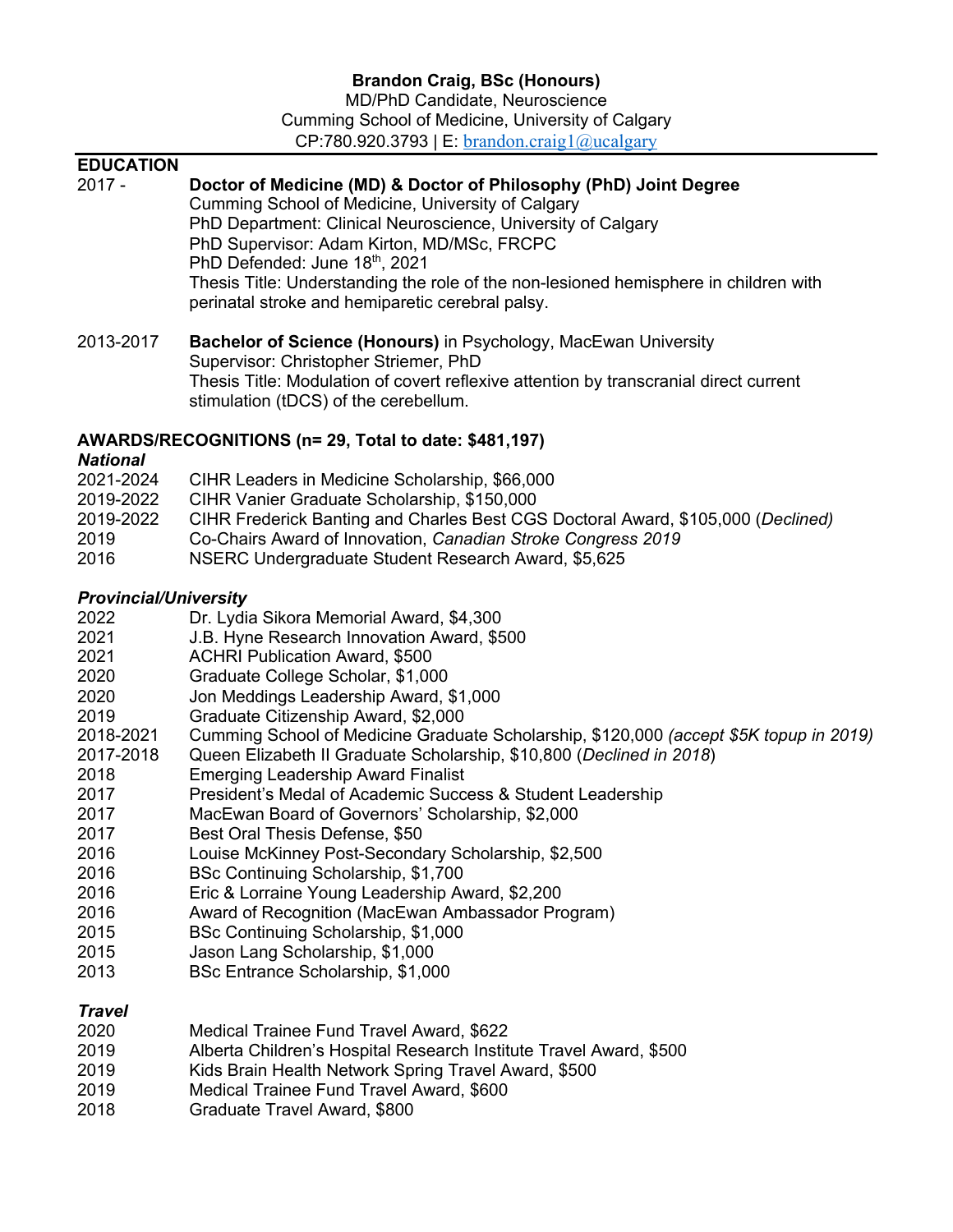### **PUBLICATIONS (n=11;** Co-supervised students underlined**)**

- 1. **Craig BT**, Kinney-Lang E, Hilderley AJ, Carlson HL, Kirton A. (2022) Structural connectivity of the sensorimotor network within the non-lesioned hemisphere of hemiparetic children with perinatal stroke. [in press, *Scientific Reports*]
- 2. Larsen N, **Craig BT**, Hilderley AJ, Virani S, Murias K, Brooks BL, Kirton A, Carlson HL (2021). Frontal interhemispheric structural connectivity, attention, and executive function in children with perinatal stroke. *Brain and Behavior, e2433.*
- 3. Grohs M, Lebel C, Carlson HL, **Craig BT**, Dewey D. (2021). Subcortical brain structure in children with developmental coordination disorder: A T1-Weighted Volumetric Study. *Brain Imaging and Behavior, 1-10*.
- 4. Kirton A, Metzler M, **Craig BT**, Hilderley A, Dunbar M, Giuffre A, Zewdie E, Carlson HL. (2021) Perinatal stroke: Mapping and modulating developmental plasticity to optimize outcomes. *Nature Reviews Neurology,1-18.*
- 5. **Craig BT**, Morrill A, Anderson B, Danckert J, & Striemer C. (2021). Cerebellar strokes impair both spatial and non-spatial attention. *Cortex,* 139,27-42.
- 6. **Craig, BT**, Hilderley A, Kirton A, & Carlson HL (2021). Imaging Developmental and Interventional Plasticity Following Perinatal Stroke. *Canadian Journal of Neurological Sciences*, *48*(2), 157-171.
- 7. Grohs, M. N., **Craig, B. T**., Kirton, A., & Dewey, D. (2020). Effects of Transcranial Direct Current Stimulation on Motor Function in Children 8–12 Years With Developmental Coordination Disorder: A Randomized Controlled Trial. *Frontiers in Human Neuroscience*, *14*.
- 8. Carlson, H. L., **Craig, B.T.,** Hilderley, A. J., Hodge, J., Rajashekar, D., Mouches, P., ... & Kirton, A. (2020). Structural and functional connectivity of motor circuits after perinatal stroke: A machine learning study. *NeuroImage: Clinical*, *28*, 102508.
- 9. **Craig BT**, Hilderley A, Kinney-Lang E, Long X, Carlson HL, & Kirton A. (2020). Developmental neuroplasticity of the white matter connectome in children with perinatal stroke. *Neurology*, *95*(18), e2476-e2486.
- 10. **Craig BT,** Carlson H, & Kirton A. (2019). Thalamic diaschisis following perinatal stroke is associated with clinical disability*. NeuroImage: Clinical, 21, 101660.*
- 11. **Craig BT**, Olsen C, Mah S, Carlson H, Wei X, & Kirton A. (2019). Crossed cerebellar atrophy in perinatal stroke. *Stroke, 50(1): 175-177*.

## **PUBLISHED ABSTRACTS** (Co-supervised students underlined; *awards italicized*)

- 1. Dunbar M, Norris A, **Craig BT**, Mohammad K, Esser M, Carlson HL, Kirton A (2021). Neonatal stroke is not associated with birth trauma. *International Stroke Conference (virtual)*, March 17-19, 2021.
- 2. Shinde K, **Craig BT**, Hassett JD, Kirton A, Carlson HL (2021). Bilateral developmental alterations in cortical morphology in children with perinatal stroke. *International Stroke Conference (virtual), March 17-19, 2021.*
- 3. **Craig BT**, Hilderley A, Carlson HL, Kirton A. (2020) Cortico-ponto-cerebellar tractography in perinatal stroke. *International Stroke Conference, Los Angelas, CA, USA.*
- *4. Craig BT, Hilderley A, Carlson H, Kirton A. (2019) Global structural connectivity of the contralesional hemisphere is associated with clinical function in hemiparetic children with perinatal stroke. Canadian Stroke Congress, Ottawa, ON, CAN. – Co-Chairs Award of Innovation*
- 5. Striemer C, **Craig B**, Morrill A, Botha N, Anderson B, & Danckert J. (2018). Cerebellar contributions to spatial and non-spatial attention. *Canadian Association for Neuroscience Satellite Symposium, Vancouver, BC, CAN.*
- 6. **Craig B** & Striemer C. (2017). Modulation of covert reflexive attention by transcranial direct current stimulation (tDCS) of the cerebellum, *MacEwan University Research Day, Edmonton, AB, CAN.*
- 7. **Craig B**, Anderson B, Danckert J, & Striemer C. (2017). Cerebellar lesions impair reflexive but not voluntary covert attention, *MacEwan University Research Day, Edmonton, AB, CAN.*
- 8. Striemer C, **Craig B**, Anderson B, & Danckert J. (2017). Cerebellar contributions to reflexive and voluntary covert visual attention, *Cognitive Neuroscience Society, San Francisco, CA, USA.*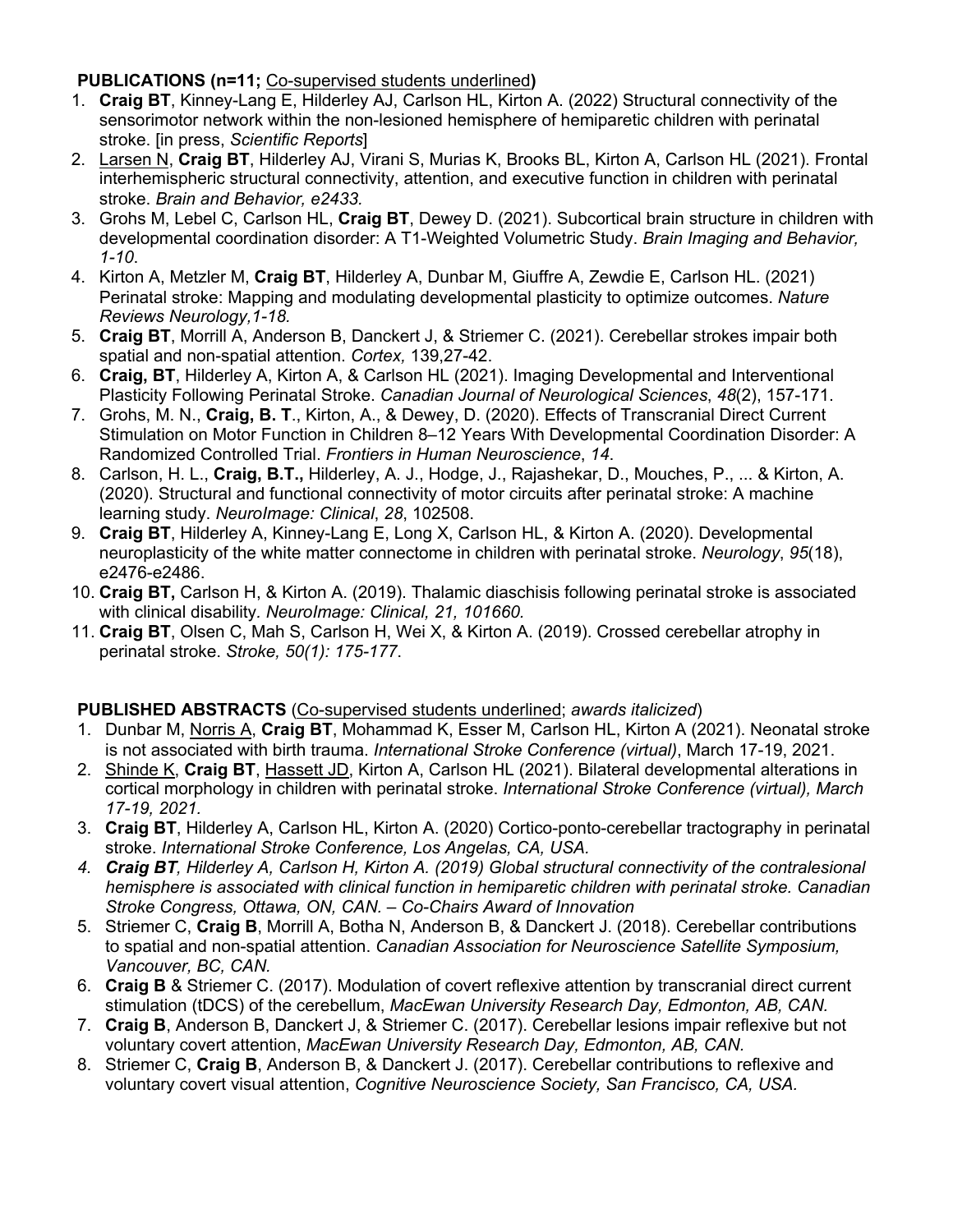## **INVITED TALKS/LECTURES**

- 1. **Craig B**. (2020) Understanding developmental structural neuroplasticity in children with perinatal stroke using advanced MRI techniques. *Hotchkiss Brain Institute Research Day 2020, Calgary, AB. (postponed due to COVID-19)*
- 2. **Craig B.** (2019) Advanced clinical neuroimaging in cerebral palsy. *Translational and Precision Medicine Journal Club, Calgary AB.*
- 3. **Craig B**. (2019) Developmental neuroplasticity of the structural connectome in children with perinatal stroke and hemiparetic cerebral palsy. *Sam Darwish Symposium on Neurodevelopmental Disorders, Calgary, AB.*
- 4. **Craig B.** (2019). Structural neuroplasticity in children with perinatal stroke. *Advanced Imaging Seminar, Calgary, AB.*
- 5. **Craig B.** (2019). Global structural connectivity of the contralesional hemisphere is associated with clinical function in hemiparetic children with perinatal stroke. *Alberta Imaging Symposium, Calgary, AB.*
- 6. **Craig B.** (2019). Research update: Neuroimaging in perinatal stroke. *Calgary Pediatric Stroke Program Parent Support Group, Calgary, AB.*
- 7. **Craig B.** (2019). Clinical applications of advanced neuroimaging in children. *Owerko Neurodevelopmental Rounds, Calgary, AB.*
- 8. **Craig B.** (2018). Neuroimaging biomarkers of perinatal stroke outcomes. *Neuromotor Rounds, Calgary, AB.*
- 9. **Craig B.** (2018). Optimizing recovery from perinatal and geriatric stroke: Various applications of brain stimulation. *MacEwan University*, *Edmonton, AB.*
- 10. **Craig B**. (2018). Stimulating the brains of pediatric stroke survivors. *TEDx MacEwanU, Edmonton, AB.*

## **PAPERS IN PREPARATION** (Co-supervised students underlined)

- 1. Striemer C, Angus-Cook B, Craig BT, Botha N, Morrill A. (2021). Transcranial direct current stimulation to the left cerebellum influences reflexive covert attention. [under review, *Cerebellum*]
- 2. **Craig BT**, Geeraert B, Kinney-Lang E, Hilderley AJ, Yeates K, Kirton A, Noel M, MacMaster FP, Bray S, Barlow K, Brooks BL, Lebel C, Carlson HL. (2021). Structural brain network lateralization across childhood and adolescence. [under review, *Human Brain Mapping*]
- 3. Hassett J, Carlson HL, **Craig BT**, Kirton A. (2021) T1/T2 ratios: Investigating myelination in perinatal stroke patients. [under review, *NeuroImage: Clinical*]
- 4. Shinde K, **Craig BT**, Hassett J, Kirton A, Carlson HL. (2021) Alterations in Cortical Morphometry in Children with Perinatal Stroke [under review, *NeuroImage: Clinical*]
- 5. Norris A, Dunbar M, **Craig BT**, Mohomed K, Carlson HL, & Kirton A. (2021) Birth trauma does not cause perinatal arterial ischemic stroke. [in preparation]

## **RESEARCH TRAINING/EXPERIENCE**

- 2017 **PhD Thesis**, University of Calgary
- 2017 **MRI Operator** (Level 2), Child & Adolescence Imaging Research
- 2017 **TMS Operator** (Level 2), Non-Invasive Neurostimulation Network
- 2018-2019 **Research Associate**, Cumming School of Medicine Science Communication
- 2015-2017 **Research Assistant**, MacEwan University, Cognitive Psychology
- 2015-2017 **Undergraduate Honours Thesis**, MacEwan University
- 2017 **Neuroimaging Analysis**, University of Western Ontario
- 2017 **Independent Study Research Student**, MacEwan University, Perinatal Stroke
- 2016 **Research Assistant**, MacEwan University, Neurophysiology
- 2016 **NSERC Undergraduate Researcher**, University of Waterloo/MacEwan University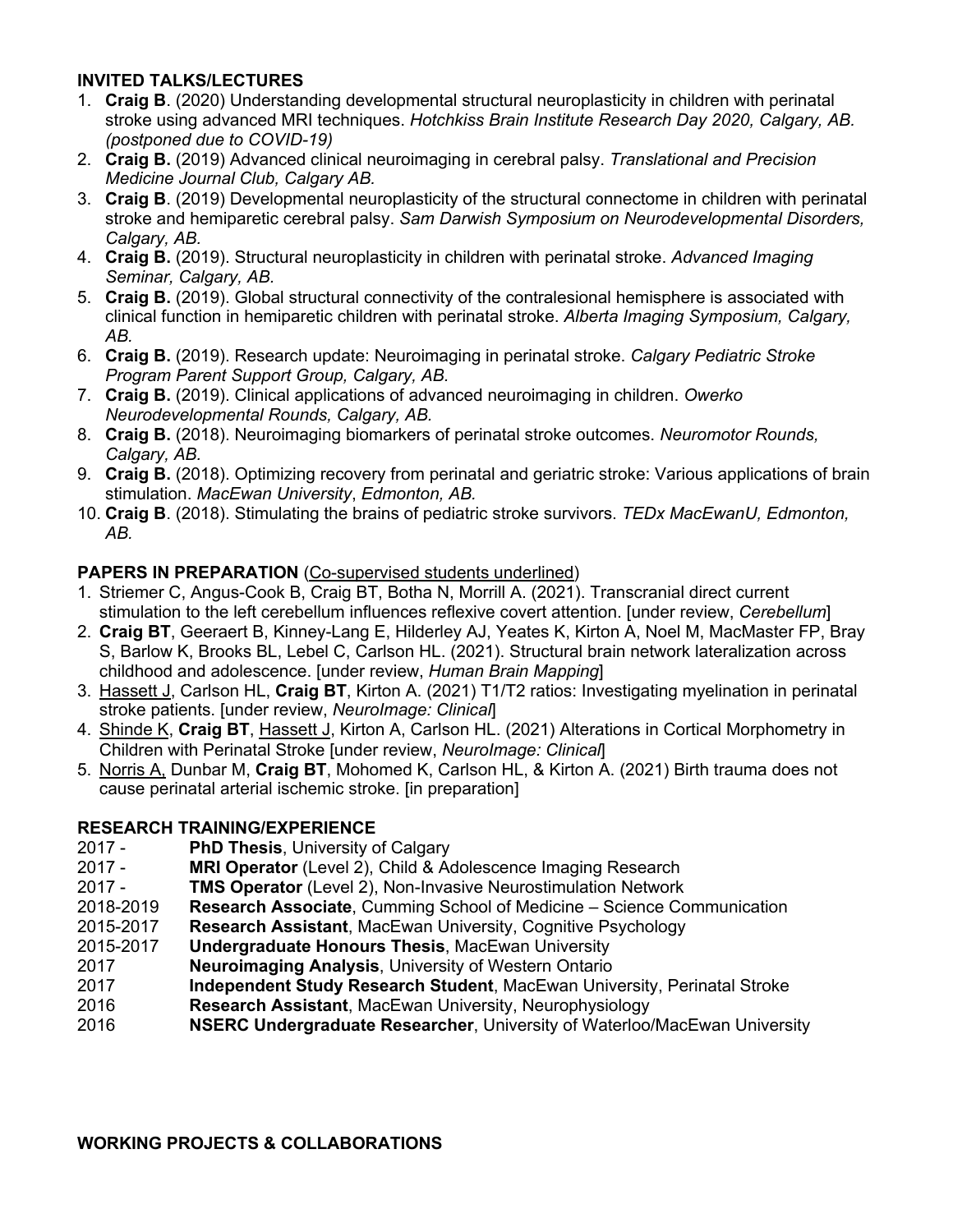## **1. Optimizing treatment outcomes for infants with recurrent nodular desmoplastic medulloblastoma.**

#### *Collaborators:* Dr. Lafay-Cousin

**Description:** As the lead student-researcher, I am retrospectively analyzing a recently completed clinical trial to assess what the best treatment options were for infants with recurrent nodular desmoplastic medulloblastoma, with a main outcome of generating a new treatment protocol. **Role:** Retrospectively analyze clinical trial data, complete statistical analysis comparing differing treatments throughout the world, leading manuscript writing.

- **2. Developmental neuroplasticity of the structural connectome in perinatal stroke (***PhD Thesis***).**  *Collaborators*: Drs. Kirton, Carlson, Hilderley, & Kinney-Lang *Description*: As lead student-researcher, I investigate the influence of the non-lesioned hemisphere on brain development in children with perinatal stroke using advanced neuroimaging techniques. *Role:* Run the MRI at the Alberta Children's Hospital for data collection, develop processing code/scripts, quality check and process MRIs, lead statistical analysis leading manuscript writing.
- **3. Asymmetries of the developing white-matter connectome in typically developing children.** *Collaborators*: Drs. Kirton, Lebel, Carlson, MacMaster, Noel, Bray, Barlow, Brooks, & Yeates *Description*: As lead student-researcher, I lead the first Alberta Children's Hospital-wide collaboration and collected scans from all PIs using diffusion MRI. Here, I lead the collaboration investigating structural differences between the left and right hemisphere in developing pediatric populations.

*Role*: Write ethics application and data sharing agreement, collect MRIs from collaborators, develop all processing code/scripts, process all MRIs, lead statistical analysis, lead manuscript writing.

**4. Brain stimulation alters the white-matter connectome in perinatal stroke survivors.**  *Collaborators*: Drs. Kirton and Carlson

*Description*: As lead student-researcher, I explore how interventional therapies, both occupational therapies and non-invasive brain stimulation, influence structural connectivity in children with perinatal stroke.

*Role:* Run the MRI at the Alberta Children's hospital for data collection, develop processing code/scripts, quality check and process MRIs, lead statistical analysis.

**5. Biomarkers of developmental coordination disorder (DCD)**

*Collaborators*: Ms. Gross, Drs. Dewey & Kirton

*Description*: As a collaborator, I help examine how the brains of children with DCD differ from typically developing peers and how non-invasive brain stimulation may help improve rehabilitative strategies. *Role*: Run the MRI at the Alberta Children's Hospital for data collection, assist in statistical analysis, manuscript editing.

## **6. Birth trauma in perinatal stroke**

*Collaborators:* Ms Norris and Drs. Dunbar, Mohammad, Carlson & Kirton. **Description:** As a collaborator, I help explore the question of how trauma during birth does not influence whether a newborn has a stroke. *Role:* Assist in methods development, assist in statistical analysis.

**7. Multimodal neuroimaging following mild traumatic brain injury (mTBI) in adolescents** *Collaborators*: Ms de Jesus, Ms Ofoghi, Ms Sabourin, Ms Godfrey, & Dr. Esser **Description**: As a collaborator, I help investigate structural changes in children with mTBI and postconcussive symptoms.

*Role*: Run the MRI at the Alberta Children's Hospital, developed all imaging processing code/scripts to process diffusion and anatomical MRIs, assist in troubleshooting.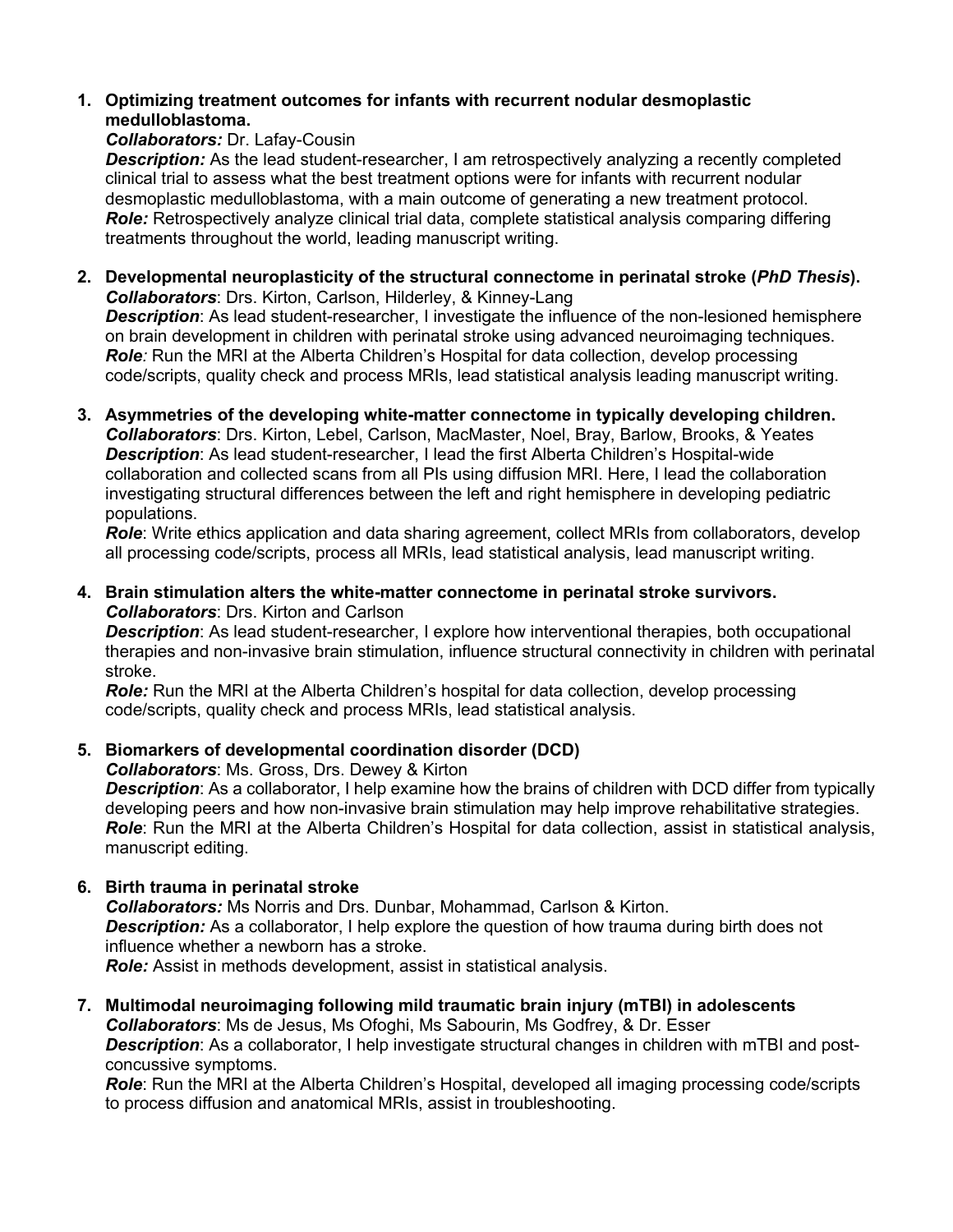### **8. Structural connectivity of neuropsychiatric symptoms (NPS) in association with cognitive decline and dementia**

*Collaborators*: Ms Gill, Ms McCreary, & Drs. Smith and Ismail

*Description*: As a collaborator, I help investigate how the structural or white-matter connectome is altered and can predict neuropsychiatric symptoms in adults with cognitive decline and/or dementia. *Role*: Developed all imaging processing code/scripts to process diffusion and anatomical MRIs, assist in troubleshooting, assist in statistical analysis.

**9. Connectome analysis in adults with Transient Ischemic Attacks**  *Collaborators*: Drs. Carlson & Barber **Description:** As a collaborator, I help examine how the structural connectivity can influence and predict clinical cognitive outcomes.

*Role:* Developed all imaging processing code/scripts, assist in statistical analysis.

# **PRESENTATIONS** (Co-supervised students underlined; *awards italicized*)

- 1. Olesen A, Geeraert B, **Craig BT**, Carlson HL, Kirton A (2021). Microstructure of white matter pathways and manual performance in perinatal stroke. *HBI Summer Student Symposium, Calgary AB.*
- 2. Bell S, **Craig BT**, Kirton A, Carlson HL (2021). Developmental plasticity of the visual system following perinatal stroke. *HBI Summer Student Symposium, Calgary AB.*
- 3. Dhanoa A, Metzler M, **Craig BT**, Kirton A, Carlson HL (2021). Structural connectivity of sensory tracts is associated with reaching performance in children with perinatal stroke. *HBI Summer Student Symposium, Calgary AB.*
- 4. Dunbar M, Norris A, **Craig BT**, Mohammad K, Esser M, Carlson HL, Kirton A (2021). Neonatal stroke is not associated with birth trauma. International Stroke Conference (virtual), March 17-19, 2021.
- 5. Shinde K, **Craig BT**, Hassett JD, Kirton A, Carlson HL (2021). Bilateral developmental alterations in cortical morphology in children with perinatal stroke. *International Stroke Conference (virtual), March 17-19, 2021.*
- 6. Hassett JD, Carlson HL, **Craig BT**, Kirton A (2020). T1/T2 Ratios: Investigating myelination in perinatal stroke populations. *Organization of Human Brain Mapping (OHBM), Montreal QC (online), June 26-30, 2020.*
- 7. Carlson HL, **Craig BT**, Hodge J, Rajashekar D, Mouches P, Forkert ND, Kirton A (2020). Neuroimaging predicts personalized motor function after perinatal stroke: A machine learning study. *Organization of Human Brain Mapping (OHBM), Montreal QC (online), June 26-30, 2020.*
- 8. Carlson HL, **Craig BT**, Hodge J, Rajashekar D, Mouches P, Forkert ND, Kirton A (2020). Neuroimaging predicts personalized motor function after perinatal stroke: A machine learning study. *Whistler Connectivity Workshop, Whistler BC, March 1-4, 2020*
- *9. Craig BT, Hilderley A, Carlson HL, Kirton A. (2020). Cortico-Ponto-Cerebellar Structural Connectivity in Perinatal Stroke. International Stroke Congress 2020, Los Angelas, USA. Professor Led-Poster Tour.*
- *10.* **Craig BT**, Hilderley A, Kinney-Lang E, Carlson HL, Kirton A. (2019) Global structural connectivity in perinatal stroke. *Clinician-Investigator Trainee Association of Canada & Canadian Society for Clinical Investigation Annual General Meeting, Banff, AB.*
- *11.* **Craig BT**, Hilderley A, Kinney-Lang E, Carlson HL, Kirton A. (2019) Global structural connectivity of the contralesional hemisphere is associated with clinical function in hemiparetic children with perinatal stroke. *11th Annual Leaders In Medicine Research Symposium, Calgary, AB.*
- *12. Craig BT, Hilderley A, Carlson H, Kirton A. (2019) Global structural connectivity of the contralesional hemisphere is associated with clinical function in hemiparetic children with perinatal stroke. Canadian Stroke Congress, Ottawa, ON. – Co-Chairs Award of Innovation*
- 13. Hilderley A, Duszynski C, Carlson H, **Craig BT**, Dunn J, Kirton A. (2019) Functional near infrared spectroscopy as an assessment of developmental and interventional plasticity in children with perinatal stroke. Canadian Stroke Congress, Ottawa, ON.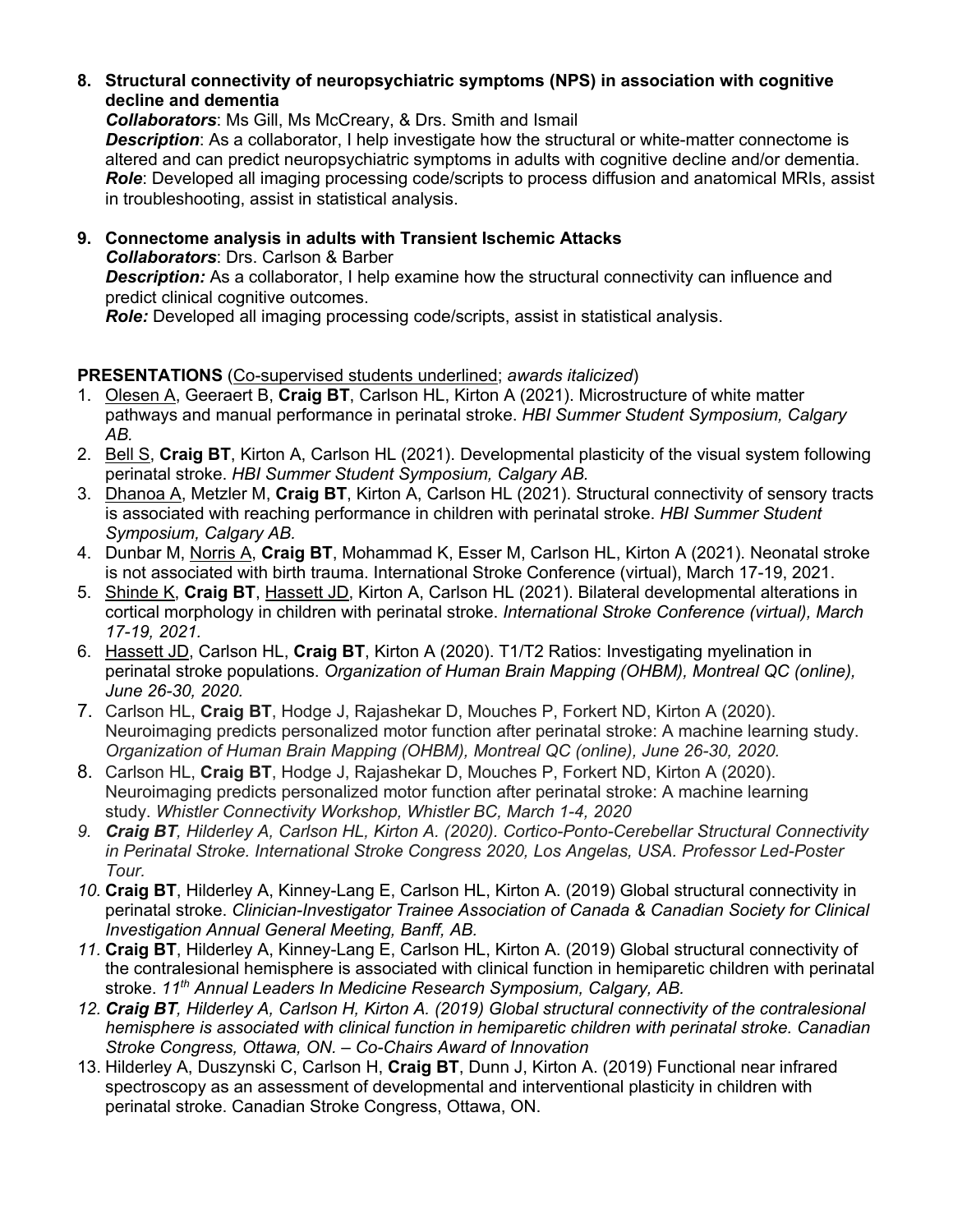- 14. Norris A, Carlson HL, **Craig BT**, Hilderley A, Kirton A. (2019) The role of birth trauma in neonatal arterial ischemic stroke. *Alberta Children's Hospital Research Institute Summer Student Research Day, Calgary, AB.*
- 15. Shinde K, Carlson HL, **Craig BT**, Hasset J, Kirton A. (2019) Assessment of cortical thickness variations in perinatal stroke by surface-based morphometry. *Alberta Children's Hospital Research Institute Summer Student Research Day, Calgary, AB.*
- 16. Larsen N, **Craig BT**, Hilderley A, Virani S, Brooks BL, Kirton A, Carlson HL. (2019) White matter microstructure of frontal circuits and executive functioning after perinatal stroke. *Alberta Children's Hospital Research Institute Summer Student Research Day, Calgary, AB.*
- 17. Paffrath B, Carlson HL, Hilderley A, **Craig B,** Kinney-Lang E, Duszynski C, Kirton A. (2019) Evaluating resting-state functional connectivity using functional near-infared spectroscopy in children with hemiplegic cerebral palsy. *Hotchkiss Brain Institute Summer Research Day, Calgary, AB.*
- 18. **Craig B**, Hilderley A, Long X, Kirton A, Carlson H. (2019) Global structural connectivity of the contralesional hemisphere is associated with clinical function in hemiparetic children with perinatal stroke. *Vi Riddell Pediatric Rehabilitation Research Symposium, Calgary, AB.*
- 19. **Craig B**, Hilderley A, Long X, Kirton A, Carlson H. (2019) White-matter connectome neuroplasticity in perinatal stroke relates to clinical motor function. *Organization of Human Brain Mapping, Rome, Italy.*
- 20. Hilderley A, **Craig B**, Hassett J, Kirton A, Carlson H. (2019) Focal corticospinal tract abnormalities in children with perinatal stroke. *Organization of Human Brain Mapping, Rome, Italy.*
- 21. **Craig B,** Carlson H, Kirton A. (2018). Thalamic diaschisis following perinatal stroke and its relationship to clinical motor function. *International Child Neurology Congress, Mumbai, India.*
- 22. Shinde K, Carlson H, **Craig B**, Hasset J, Kirton A (2018) Assessment of cortical thickness variations in perinatal stroke by grey matter voxel-based morphometry. *Hotchkiss Brain Institute Summer Research Day,* Calgary, AB.
- *23. Shinde K, Carlson H, Craig B, Hasset J, Kirton A (2018) Assessment of cortical thickness variations in perinatal stroke by grey matter voxel-based morphometry. Alberta Children's Hospital Research Institute Summer Student Symposium, Calgary, AB. – Best Poster Award*
- 24. **Craig B,** Carlson H, Kirton A. (2018) Thalamic plasticity following perinatal stroke. HBI Research Day 1-Minute Data Blitz, Calgary AB.
- 25. **Craig B**, Carlson H, Kirton A. (2018) Thalamic diaschisis following perinatal stroke and its relation to clinical motor function. Hotchkiss Brain Institute Conference, Calgary, AB.
- 26. **Craig B**, Carlson H, Kirton A. (2018) Thalamic diaschisis following perinatal stroke related to clinical motor function. *Cumming School of Medicine Radiology Research Day*, Calgary, AB.
- 27. **Craig B,** Carlson H, Kirton A. (2018) Thalamic diaschisis following perinatal stroke and its relation to clinical motor function. *Alberta Children's Hospital Research Institute (ACHRI) Symposium*, Calgary, AB.
- 28. Angus-Cook B, **Craig B**, & Striemer C. (2018). Cerebellar tDCS influences the onset of inhibition of return. *Banff Annual Seminar in Cognitive Sciences, Banff, AB.*
- 29. **Craig B**, Carlson, H, & Kirton A (2018). Developmental neuroplasticity of the structural connectome in children with perinatal stroke. *Child & Adolescence Imaging Research Symposium, Calgary, AB.*
- 30. **Craig B**, Carlson, H, & Kirton A (2018). Developmental neuroplasticity of the structural connectome in children with perinatal stroke. *Brain Functional Organization, Connectivity, and Behavior, Whistler, BC.*
- 31. Gill S, **Craig B**, McCreary C, Smith E, & Ismail Z (2018). Structural connectivity of neuropsychiatric symptoms (NPS) in associated with cognitive decline and dementia, *Littmann Research Day, Calgary, AB.*
- 32. **Craig B**, Carlson H, & Kirton A (2017). Developmental and interventional neuroplasticity of the structural connectome in children with perinatal stroke. *Pediatric Rehabilitation Research Symposium, Calgary, AB.*
- 33. **Craig B**, Anderson B, Danckert J, & Striemer C (2017). Cerebellar lesions slow the onset of inhibition of return. *Banff Annual Seminar in Cognitive Science (BASICS), Banff, AB.*
- *34. Craig B & Striemer C (2017). Modulation of covert reflexive attention by transcranial direct current stimulation (tDCS) of the cerebellum, MacEwan University Research Day, Edmonton, AB. – Best Presentation Award*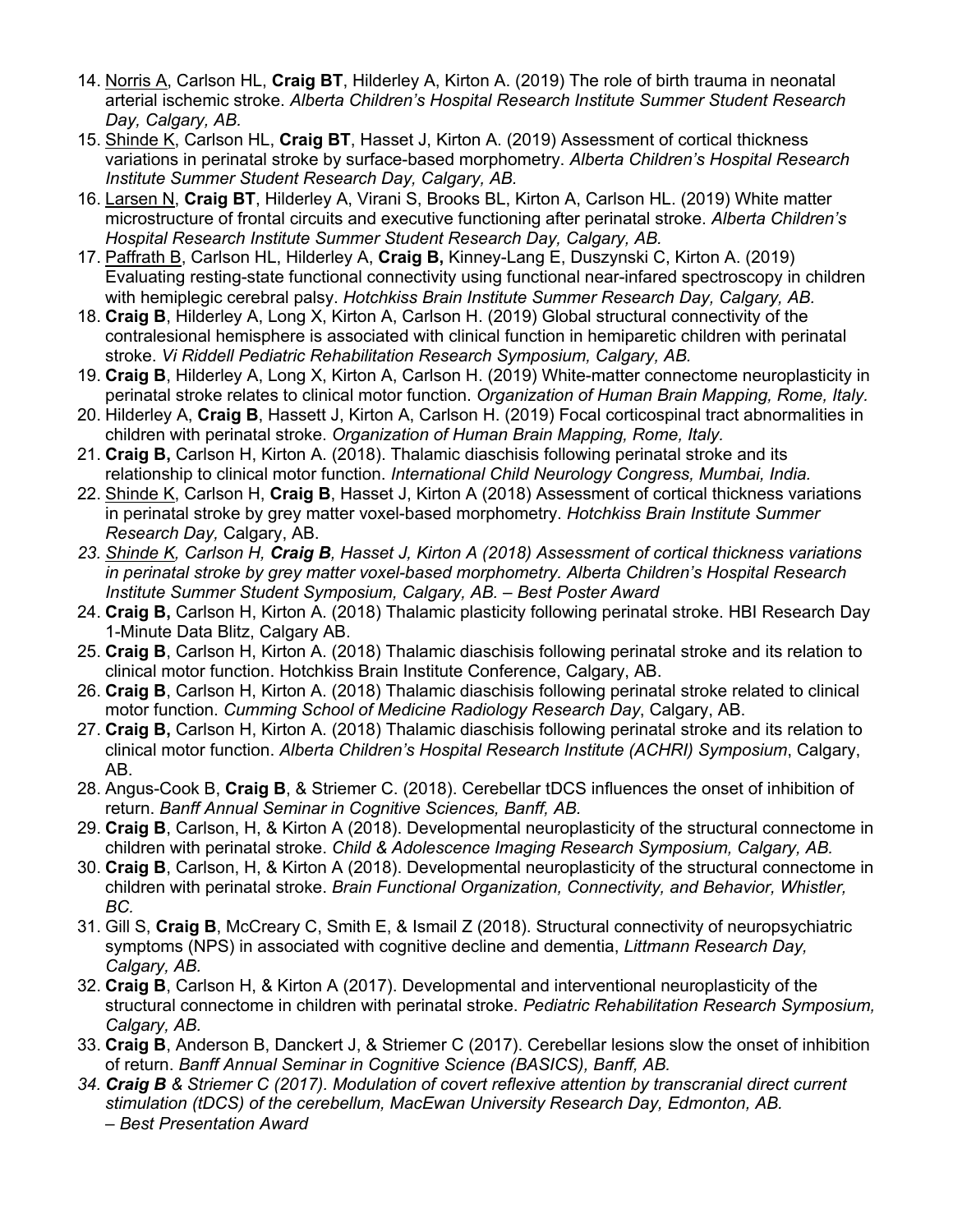- 35. **Craig B**, Anderson B, Danckert J, & Striemer C (2017). Cerebellar lesions impair reflexive but not voluntary covert attention, *MacEwan University Research Day, Edmonton, AB.*
- 36. Striemer C, **Craig B**, Anderson B, & Danckert J (2017). Cerebellar contributions to reflexive and voluntary covert visual attention, *Cognitive Neuroscience Society, San Francisco, CA, USA.*
- 37. **Craig B**, Anderson B, Danckert J, & Striemer C (2017). Cerebellar lesions impair reflexive but not voluntary covert attention, *Prairie-Perception, Action, Cognition Team Conference, Canmore, AB.*
- 38. **Craig B** & Striemer C (2016). Can transcranial direct current stimulation (tDCS) affect reflexive covert attention? *MacEwan In-House Conference, Edmonton, AB.*

#### **TEACHING EXPERIENCE**

| 2021 |  | Lecturer, Advanced Magnetic Resonance Imaging, University of Calgary |  |  |  |
|------|--|----------------------------------------------------------------------|--|--|--|
|------|--|----------------------------------------------------------------------|--|--|--|

- 2020 **Lecturer**, Senior-Year Neuropathology, Mount Royal University
- 2019 **Lecturer**, White-matter Neuroimaging Seminar, University of Calgary
- 2016-2017 **Teaching Assistant**, Department of Psychology, MacEwan University Cognitive Psychology, Human Neuropsychology

### **SUPERVISORY EXPERIENCE**

| 2019-     | Mr. Jordan Hassett - University of British Columbia BSc Student (Co-supervisor)<br>"T1/T2 imaging in perinatal stroke.                                                                                                                                                  |
|-----------|-------------------------------------------------------------------------------------------------------------------------------------------------------------------------------------------------------------------------------------------------------------------------|
|           | Awards: AIHS Summer Studentship (\$6,000)                                                                                                                                                                                                                               |
| 2019-     | Ms. Nicole Larsen – University of Calgary BSc Psychology Student (Co-supervisor)                                                                                                                                                                                        |
|           | "White-matter tractography of the anterior forceps in children with unilateral perinatal<br>stroke"                                                                                                                                                                     |
|           | Awards: AIHS Summer Studentship (\$6,000)                                                                                                                                                                                                                               |
| 2019-     | Ms. Abbey Norris - University of Western Ontario Health Sci Student (Co-supervisor)<br>"The role of birth trauma in neonatal arterial ischemic stroke"                                                                                                                  |
| 2018-     | Mr. Karan Shinde – University of Calgarsy BSc Biology Student (Co-supervisor)<br>"Differences in cortical thickness of motor cortical regions following perinatal stroke"<br>Awards: Best Poster Presentation ACHRI Research Day, AIHS Summer Studentship<br>(\$6,000). |
| 2019      | Ms. Mary Kate Dichoso - University of Calgary BSc Psychology Student (Co-supervisor)<br>"White-matter connectome hemispheric asymmetry in typically developing children."                                                                                               |
| 2019      | Mr. Brett Paffrath – University of Calgary BSc Biology Student (Co-supervisor)<br>"Evaulating functional connectivity using near-infrared spectroscopy in children with<br>hemiparetic cerebral palsy."                                                                 |
| 2018-2019 | <b>Ms. Noaah Reaume</b> – University of Calgary BSc Psychology Student (Co-supervisor)<br>"White-matter connectome in patients with transient ischemic attacks"                                                                                                         |

#### **CAMPUS INVOLVEMENT**

- 2022 **President**, Leaders in Medicine Program, University of Calgary
- 2021 **Co-Chair**, Leaders in Medicine Program, University of Calgary
- 2020-2021 **Graduate Student Representative**, Leaders in Medicine Program, University of Calgary
- 2019-2020 **President,** Hotchkiss Brain Institute Trainee Organization
- 2017-2020 **Committee Member**, Outreach Committee, Hotchkiss Brain Institute Trainee Organization, University of Calgary
- 2017-2020 **Committee Member**, Mental Health & Wellness Committee, University of Calgary Graduate Student Association
- 2018-2019 **Director**, Orientation Committee, Hotchkiss Brain Institute Trainee Organization, University of Calgary.
- 2017-2018 **Committee Member**, Orientation Committee, Hotchkiss Brain Institute Trainee Organization, University of Calgary
- 2015-2017 **Vice-President** (re-elect), MacEwan Health Promotion